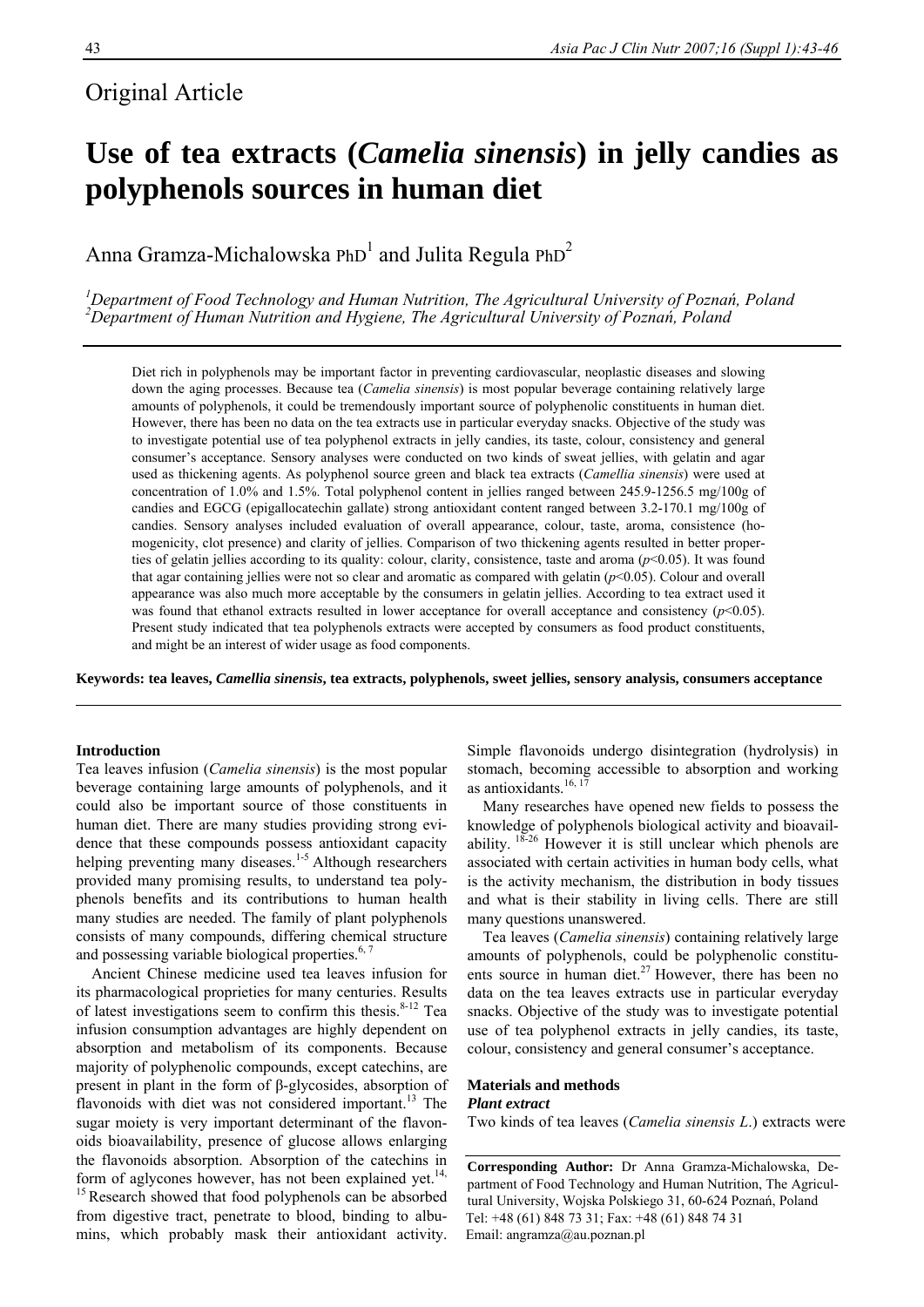chosen for the research (tea leaves were bought at specialty store The House of Tea, Poznan and origin from Yunnan province of China). Green tea aqueous and ethanol extracts and black tea aqueous extract were prepared according to method presented by Gramza *et al*. 28 Yunan green and black tea leaves were bought at tea specialty store. Aqueous extracts were prepared by boiling grinded tea (100g) in ddH<sub>2</sub>O (1000 ml), followed by stirring for 15 min at  $80^{\circ}$ C (procedure was repeated three times). Collected extracts were centrifuged after filtration (2700 x g, 15 min) and than lyophilized under vacuum (HETO). Ethanol extract were prepared after 24 hours maceration of leaves (100 g) in 95% ethanol (100 ml), at ambient conditions (procedure was repeated three times). Collected extracts were centrifuged after filtration (2700 x g, 15 min). Ethanol was evaporated on rotary evaporator (RVO 200A, INGOS). The powdered extracts were kept frozen (-18°C) until further use. Rate of production yield was as follows: green tea ethanol - 12,2%, aqueous extract - 23,1% and black tea aqueous extract -  $18.8\%$ <sup>28</sup> The range of the extracts concentration was determined experimentally.

#### *Jelly candies*

Experiment included two kinds of sweet jelly candies, with use of agar (CERO Agar Agar-ROEPER - Germany) and pork gelatin [BRENNTAG - Germany] as thickening agents. The recipe was as follows: thickeners were dissolved in hot water, than the sugar (5%) and tea extract (0.0, 1.0 and 1.5%) were added into a mixture. All jellies were enriched in pea green pigment-0.001g/100mL of jellies (BRENNTAG) and ice tea lemon flavour-0.9 mL/100mL of jellies (GIVAUDAN-Switzerland), to give the consumers this same jellies appearance. After cooling jellies were formed in shape of a cube (2cm) and stored for two weeks in dry cool place  $(+4^{\circ}C)$ . No overall appearance changes have been noticed during one month storage.

#### *Total polyphenols and EGCG content*

The level of total polyphenols was determined, and results were expressed as catechin equivalents in mg/100g of the jellies according to method by Horwitz. $29$  Tea extracts catechin-EGCG content was analyzed according to the method published by Khokhar *et al*. 30, with use of Merck-Hitachi model D-7000 HPLC with System Manager (HSM) software (flow rate 1.0 ml/min, sample injection volume 10 μl, column oven set at 30○ C). Standards were freshly prepared for each series of analysis, and detection was carried out at 278 nm. The retention time and area of the analyte peak were compared with standard's. Results were expressed in mg/100g of jelly candies.

#### *Sensory analyses*

Sensory analyses included evaluation of overall appearance, colour, taste, aroma, consistence (homogenicity, clot presence), clarity of jellies and general consumers acceptance.<sup>31</sup> Individual characteristic of the jellies was evaluated according to 5 points scale (1-absolutely not acceptable; 2-not acceptable; 3-acceptable; 4-desired; 5 highly desired). General consumer's acceptance was evaluated by hedonic scale method (1-10 points, where 1 not acceptable, 10-highly desired). Evaluating panel consisted of twenty three persons, especially trained before







G

 $COI$  OLIR  $\cdots$   $T\Delta$  STE

GGA 1%

ABA 1.5%

**Figure 1.** The influence of tea extracts use in jelly candies on sensory analysis: a, b- five points scale; c-hedonic scale (general consumers acceptance).

the evaluation.

#### *Statistical analysis*

Data were analyzed by the Kruskal-Wallis ANOVA rang analysis. Results were processed by the computer program *STATISTICA 7.0* (StatSoft).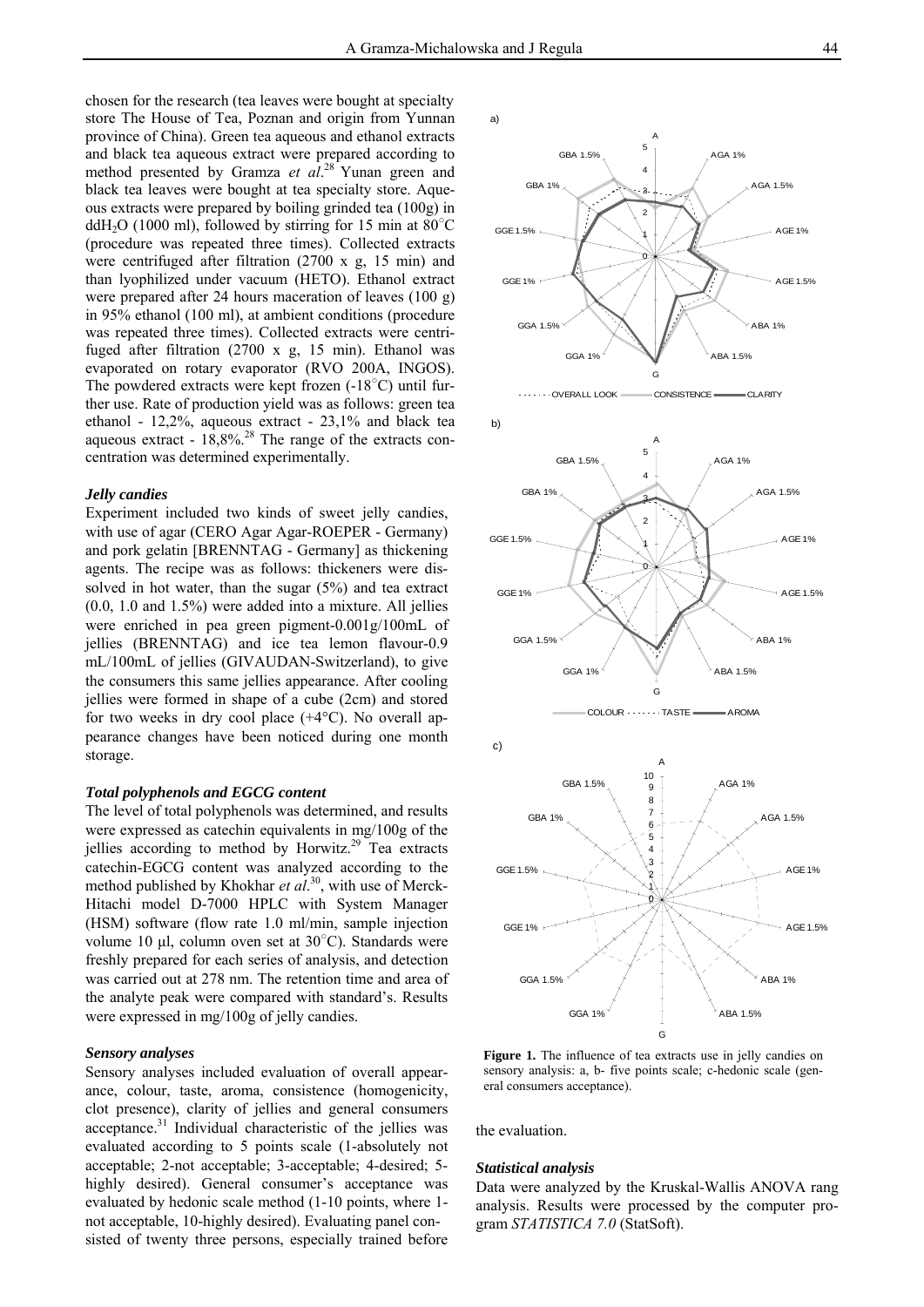| Extract           | Extract's content in jellies<br>[%] | Total polyphenols content<br>$\left[\frac{mg}{100g}\right]^{\#}$ | EGCG content<br>$\left[\text{mg}/100\text{g}\right]^{\#}$ |
|-------------------|-------------------------------------|------------------------------------------------------------------|-----------------------------------------------------------|
| Green tea aqueous | L.O                                 | 302.3                                                            | 60.5                                                      |
|                   |                                     | 453.5                                                            | 90.7                                                      |
| Green tea ethanol | l.O                                 | 837.7                                                            | 113.4                                                     |
|                   | 1.5                                 | 1256.5                                                           | 170.1                                                     |
| Black tea aqueous | 1.0                                 | 245.9                                                            | 3.2                                                       |
|                   |                                     | 368.8                                                            | 4.8                                                       |

**Table 1.** Total polyphenols and EGCG content in Yunan tea extracts jelly candies

# Results presented as mean values of three replicates per two treatments, statistically differed in a column at (*p*<0,05).

TPC and EGCG content counted on the ground of received results published by Gramza et al 2006.

#### **Results and discussion**

Research was conducted on two kinds of sweat jellies, with gelatin and agar used as thickening agents. As polyphenol source green and black tea extracts (*Camellia sinensis*) were used at concentration of 1.0% and 1.5%. Sensory analyses included evaluation of overall appearance, colour, taste, aroma, consistence (homogenicity, clot presence) and clarity of jellies. Comparison of two thickening agents resulted in better properties of gelatin jellies according to its quality: colour, clarity, consistence, taste and aroma  $(p<0.05)$ . It was found that agar containing jellies were not so clear and aromatic as compared with gelatin  $(p<0.05)$ . Colour and overall appearance was also much more acceptable by the consumers in gelatin jellies. According to tea extract used it was found that ethanol extracts resulted in lower acceptance for overall acceptance and consistency  $(p<0.05)$ . Other quality indicators did not show any statistically important differences.

Description of tea extracts jellies with agar and gelatin was conducted. Gelatin jellies were intensive green colour, transparent gel, terse structure, no mudds were observed. Agar jellies however were no transparent ("milky"), but also intensive green colour and terse structure. As sensory analysis showed tea extracts are moderately desired by consumers, as measured by five points scale method.

Results of five points and hedonic scale sensory analysis presents Figure 1. Overall look of jellies was most acceptable by evaluators in samples GGE 1%, GBA 1% and 1.5% (Fig 1a). Agar was less acceptable, best notes approached were for AGA 1%, AGE 1% and ABA 1%. Best clarity was evaluated in gelatin samples (GGE 1%), agar jellies were called "milky". Evaluators concluded that gelatin jellies consistence was significantly better acceptable, agar had lower acceptance. According to jellies colour notes it was found that pure gelatin and GGE 1% reached best notes (Fig 1b). Among agar samples only AGE 1.5% was slightly acceptable by consumers. Also the taste of jellies was best in gelatin samples: GGE 1%, GBA 1% and 1.5%. Among agar best notes reached pure agar and ABA 1%. Best aroma was stated in GBA 1% and 1.5%, GGE 1%, GGA 1% and pure gelatin without extract added. Agar samples reached notes below three points. Hedonic scale showed overall consumers acceptance (Fig 1c). Results showed that in reverse to 5 points scale values, agar jellies were the samples evaluated on high level: seven to eight and a half points, gelatin however six to six and a half points.

Main polyphenols from tea leaves are:  $(+)$  - catechin

(C), (-) - epicatechin (EC), (-) - epicatechin gallate (ECG), (-) - epigallocatechin (EGC), (-) - epigallocatechin gallate  $(EGCG).$ <sup>32</sup> EGCG is highly reactive constituent, having eight OH molecules, deciding about antioxidant activity.<sup>6</sup> Research showed that green tea consists of higher amount of catechins than black tea.<sup>27, 33</sup> Results of Mukhtar and Ahmad <sup>34</sup> research on tea extracts polyphenol content showed that a cup of green tea contains nearly 400 mg of antioxidants. Among those antioxidants about 200 mg represents EGCG. However Graham's evaluations showed that only 90 mg represents EGCG in a cup of tea brew. Results of present research showed that total polyphenol content in jellies ranged between 245.9-1256.5 mg/100g of candies and EGCG content ranged from 3.2 mg/100g of a product for black tea to 107.1 mg/100g for green tea (table 1). Thus green tea extracts added to jelly candies allowed to increase polyphenol content nearly three times higher than in a average cup of tea.

Green tea is added to food products mainly as an antioxidant, there are no information about using tea extracts as polyphenol enrichment factor. In present study tea extracts were added as polyphenol sources, and potential taste and aroma carrier. Therefore it is difficult to make any comparisons with other research, because of there are no results about consumers acceptance of food products using tea extracts.

#### *Conclusions*

Present study indicated that tea polyphenols extracts were accepted by consumers as food product constituents, and might be an interest of wider usage as food components.

#### **Acknowledgments**

This research work was partially financed under contract / grant 2 PO6T 057 29, by the Ministry of Education and Science, Poland.

#### **Abbrevations used**

A - agar without tea extract; AGA 1% - agar with green tea aqueous extract 1%; AGA 1.5% - agar with green tea aqueous extract 1.5%; AGE 1% - agar with green tea ethanol extract 1%; AGE 1.5% - agar with green tea ethanol extract 1.5%; ABA 1% - agar with black tea aqueous extract 1%; ABA 1.5% - agar with black tea aqueous extract 1.5%; G - gelatin without tea extract; GGA 1% - gelatin with green tea aqueous extract 1%; GGA 1.5% - gelatin with green tea aqueous extract 1.5%; GGE 1% gelatin with green tea ethanol extract 1%; GGE 1.5% - gelatin with green tea ethanol extract 1.5%; GBA 1% - gelatin with